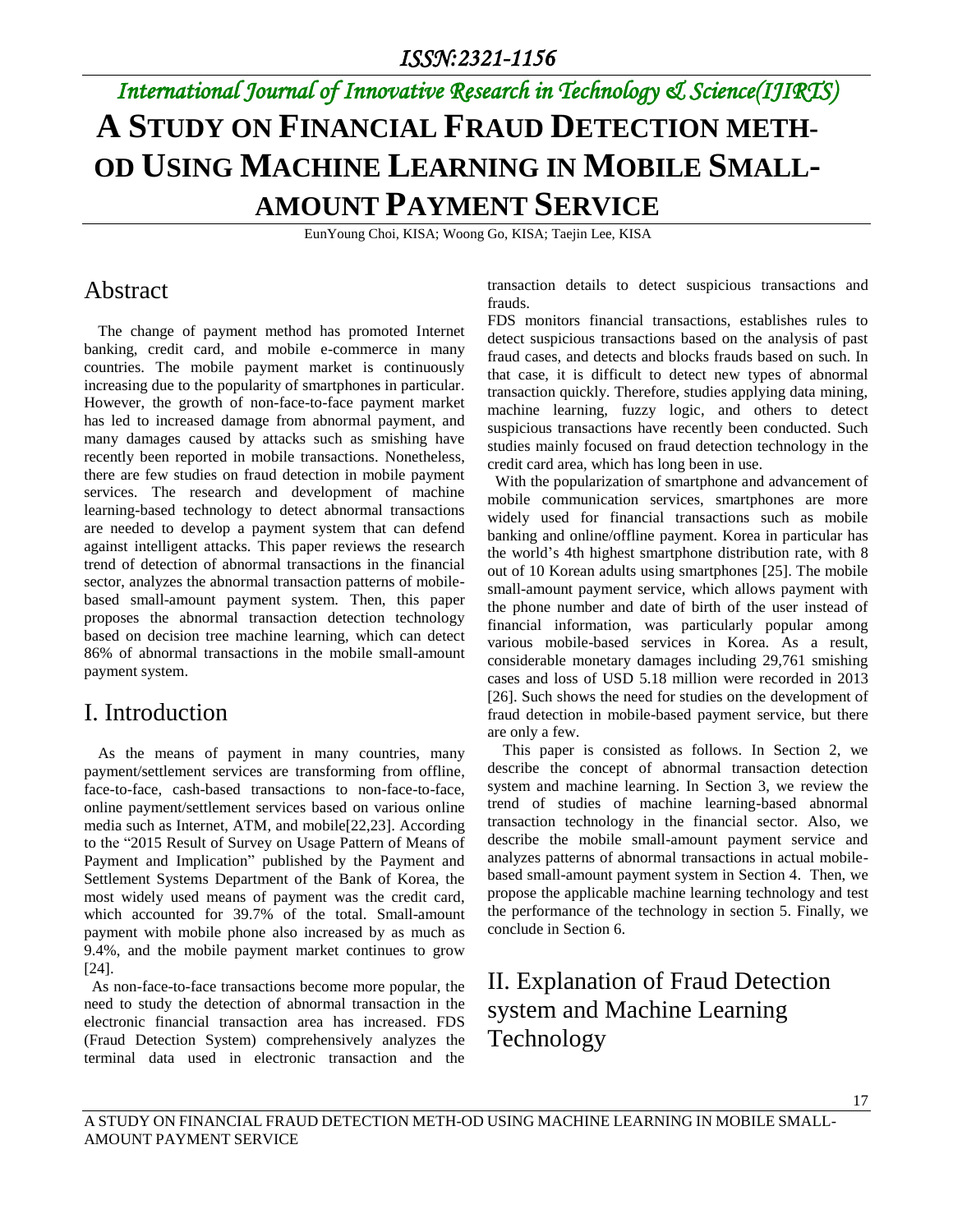In this section, the abnormal transaction detection system and machine learning technology will be presented.

#### A. Fraud Detection System

Fraud Detection System(FDS) is a system of analyzing the terminal data, IP address, and transaction details used in electronic financial transaction to detect suspicious transactions and block frauds. FDS consists of four functions: data gathering, analysis and detection, response, and monitoring and audit [27].

Each function of FDS can be described as follows:

- **Data gathering function:** The user medium environment data and accident-type data are collected for accuracy of fraud detection.
- **Analysis and detection function:** The data for each user type and transaction type are analyzed, and abnormal behaviors are detected through correlation analysis and rule inspection. Abnormal transactions are detected with the misuse detection model and abnormality detection model using the collected data.
	- Misuse detection model: The model detects abnormal behaviors based on the known signatures of illegal behavioral patterns in the past.
	- Abnormality detection model: The model detects behave iors that can cause rapid change or generate behaviors with low probability based on normal financial transactions. The data mining technique can be applied.
- **Response function:** The response is carried out, such as blocking the financial transaction according to the analysis result of the requested transaction.
- **Monitoring and audit function:** It executes the monitoring function, which manages all processes such as collection, analysis, and response, and the audit function that audits various factors intruding the detection system.

#### B. Machine Learning Technology

Machine learning technology creates the model by learning a large volume of data and predicts future behavior with the model. As an area of artificial intelligence (AI), it develops the algorithm and process to learn the data repeatedly. Thus, machine learning includes the classification and clustering of data. Machine learning is mainly divided into supervised learning, unsupervised learning, and reinforced learning.

**Supervised learning:** Supervised learning is one of the methods of mechanical learning to deduce the predictive function from training data. The training data include the attribute information of input object and indicate the value to be predicted (fraud or non-fraud) of each data. This method is mainly used to classify the data, and it includes the decision tree [14], random forest [20], support vector

machine [20], neural network [4], and KNN [5], etc. Each algorithm is described as follows:

- Decision tree [14]: The tree-type detection model links the observed value and target value of an item.
- Support vector machine(SVM) [20]: The nonprobability detection model judges to which category the new data belong based on the given data set.
- Random forest [20]: The model categorizes the data or outputs the average predictive value from multiple decision trees.
- Neural networks [4]: The model mimics the parallelmoving neural network to recognize patterns and find the hidden facts.
- K-nearest neighbor (KNN) [5]: The model determines the characteristics of input data according to the K number of training data within a specific space.
- **Unsupervised learning**: Unsupervised learning is general ly used for data analysis without prediction since the attributes of input data are not provided and the function cannot be inferred using the training data. Its main purpose is clustering. In other words, it can group the input data but does not output the characteristic (fraud or non-fraud) of each group. This type includes the neural network [4], K-means clustering [18], and self-organizing map [1], etc. Each algorithm is described as follows:
- Neural networks [4]: The model mimics the parallelmoving neural network to recognize patterns and find hidden facts.
- K-means [18]: The model clusters the given data into K clusters. It measures the distance between K centroids randomly selected at the initial step and each individual data to allocate the data to each cluster and repeats the process for clustering.
- Self-organizing map [1]: The model clusters through self-learning with an artificial neural network that models the learning process of visual cortex of the cerebral cortex.

**Reinforcement learning:** Compensation is given from the external environment for each step of learning, and learning progresses in the direction of maximizing compensation by learning the optimal action in the current state. The method is applied to computer chess game and complex robot control.

### III. Trend of Studies on Machine Learning-Based Fraud Detection in Finance

In this section, preceding studies on machine learning technology to detect abnormal transactions in the financial sector will be described. Studies on machine learning technology to detect fraud have mainly focused on the credit card area, but extension to other areas is possible. Therefore, in this paper, we reviews the trend of studies on fraud detection in the credit card area.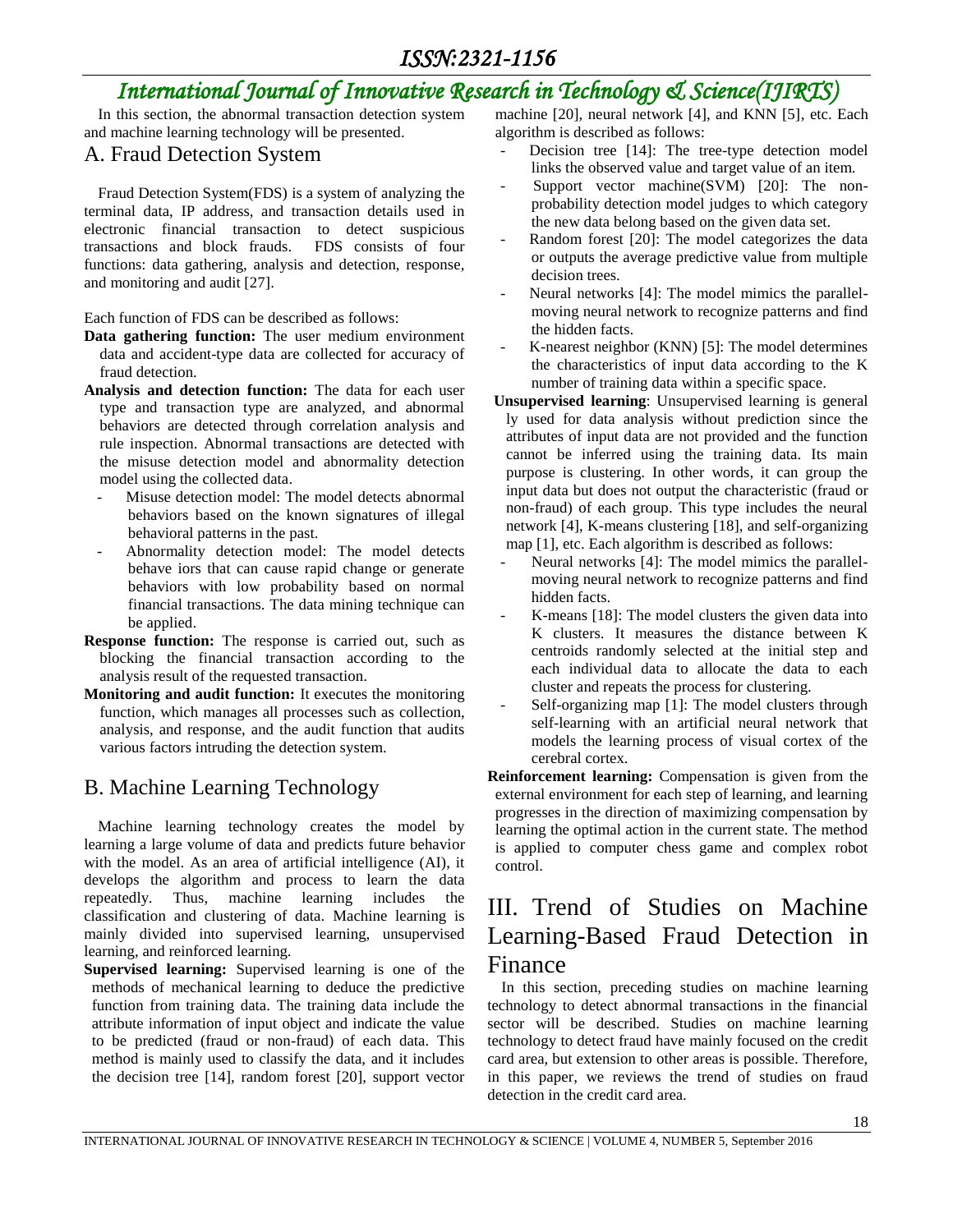#### *ISSN:2321-1156*

## *International Journal of Innovative Research in Technology & Science(IJIRTS)*

As mentioned in Section 2, machine learning technology can be divided into supervised learning and unsupervised learning according to the type of learned data. Cases of financial accidents are collected and analyzed to establish the rule for detecting fraud in financial transactions. Due to such environmental factors, early studies on machine learning detection of abnormal transactions mostly focused on supervised learning based on data with fraud/non-fraud identified.

However, there have been recent studies on unsupervised learning since non-face-to-face mobile-based transactions are increasing and fraud or non-fraud identified data may be too small or even nonexistent realistically according to the type of financial transaction. Therefore, we seek to analyze the machine learning-based fraud detection technology according to the learning type of machine learning algorithm in this section.

 In the financial area, there have been many studies on detecting fraud using the decision tree, random forest, logistic regression, KNN (K-nearest neighbor), and support vector machine among the supervised machine learning technologies. K-means and SOM (Self-Organized Map) among the unsupervised machine learning technologies were also studied. Table 1 summarizes the research trend followed by a brief description.

**Table 1. Trend of Studies on abnormal transaction Detection Technology**

| Type                | Algorithm               | Reference No          |
|---------------------|-------------------------|-----------------------|
| Super-              | Logistic Regression     | [20][2][14][9][11][7] |
| vised               | <b>Decision Tree</b>    | [20][14][9][12][4]    |
| machine<br>learning | <b>Random Forest</b>    | [20][2][9][11]        |
|                     | KNN(K-nearest           | [20][9][11][5]        |
|                     | Neighbor)               |                       |
|                     | neural networks         | [14][7][4]            |
|                     | Naive Bayes             | [20][4]               |
|                     | <b>Bayesian Network</b> | $[4]$                 |
|                     | Support vector Ma-      | $[20][2][9-10]$       |
|                     | chine                   |                       |
|                     | ARIS(Artificial Im-     | [4]                   |
|                     | mune System)            |                       |
| Unsu-               | K-means                 | [18, 19]              |
| pervised            | <b>DBSCAN</b>           | $[19]$                |
| machine<br>learning | <b>AGGOLMERATIVE</b>    | $[19]$                |
|                     | SOM(Self-Organised      | [1, 13, 21]           |
|                     | Map)                    |                       |
|                     | <b>PCA</b>              | [8]                   |
|                     | Simple K-means          | [8]                   |
|                     | <b>Hidden Markov</b>    | [3],[6],[15],[16]     |
|                     | Model                   |                       |

#### A. Studies on Supervised Machine Learning

Whitrow, et al compared the result of transaction aggregation periods of 1 day, 3 days, and 7 days for detecting fraud using the credit card transaction data generated in 2005 [20]. They used machine learning algorithms such as random forest, logistic regression, support vector machine, Naive Bayes, QDA, CART, and KNN and evaluated the detection accuracy of algorithm by comparing the "loss function" values. The result showed that the random forest algorithm had the smallest loss function value; thus, it was better in fraud detection than SVM, Logistic Regression, and KNN.

Similar to the study by Whitrow, et al, Bhattacharyyaa, et al collected the international credit card transaction data generated between 2006 and 2007 [2]. They studied fraud detection technology using machine learning algorithms such as logistic regression, random forest, and support vector machine. The result showed that the random forest algorithm was the best.

Shen, et al used data generated between 2005 and 2006, such as mobile payment account data, date of transaction, credit card type, and credit card expiration date [14]. They studied fraud detection with machine learning algorithms such as decision tree, neural network, and logistic regression. This study showed that the neural network and logistic regression algorithms had better performance in fraud detection than the decision tree algorithm.

Gadi, et al conducted a test to select the most accurate detection algorithm among Naive Bayes, neural network, Bayesian network, decision tree, and AIRS. The result indicated that AIRS could show high detection at low cost through the optimum parameter setting [4].

Liu, et al selected 7 features of credit card transaction data to develop the regression model and applied it to the decision tree, SVM, kNN, logistic regression, and random forest algorithms to present the optimal fraud detection model [9]. Ganji, et al applied the KNN algorithm to develop the SODRNN algorithm and analyzed performance and memory efficiency [5].

Park, et al analyzed the electronic banking accident data of a domestic bank and normalized the detection rule using the decision tree algorithm based on the fraud pattern and customer profiling data. They reported that the rule could greatly decrease the system maintenance cost from the conventional linear detection method and proposed a costeffective method [12].

The studies above applied multiple algorithms to detect fraud and presented the algorithm that showed the best performance. On the other hand, Ganesh Kumar, et al analyzed the credit card transaction data using the logistic regression and ANN algorithms and applied a genetic algorithm to data set to study the technology for detecting abnormal transactions [7].

19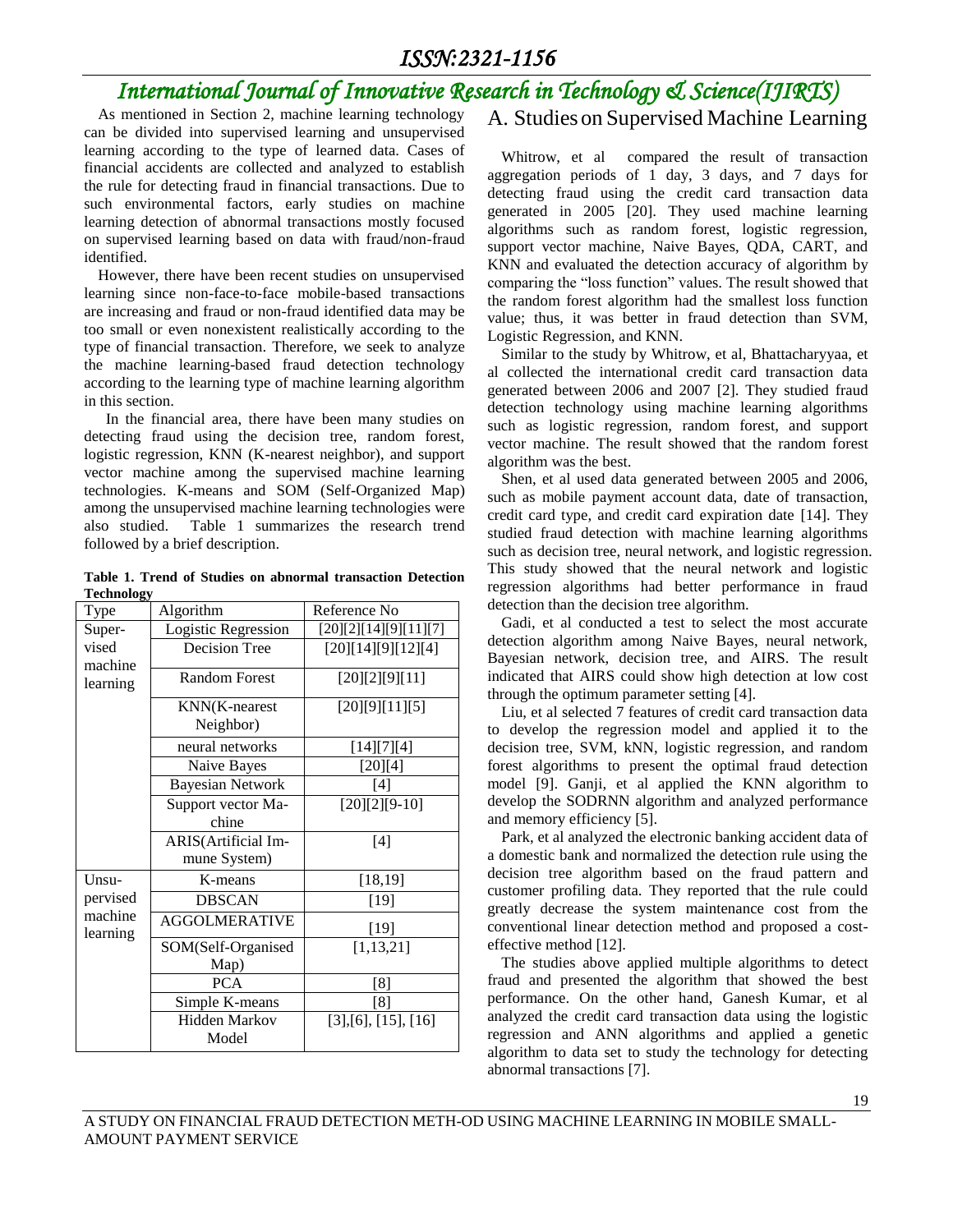#### *ISSN:2321-1156*

# *International Journal of Innovative Research in Technology & Science(IJIRTS)*

The machine learning technology can also be applied to mobile banking. Min, et al suggested detection of fraud in mobile banking using the user input pattern when using the mobile banking service and the transaction pattern [10]. Cloud funding using the social network is becoming popular as one of the fin-tech measures enabling the users to carry out financial transactions without the financial institutions. Malekipirbazari, et al suggested the method of detecting abnormal transactions by applying kNN, logistic regression, SVM, and random forest to the transaction data generated by Lending Club between 2012 and 2014 [11].

#### B. Studies on Unsupervised Machine Learning

In 2006, Zaslavsky, et al proposed the application of SOM (Self-organized map) machine learning algorithm to detect abnormal transactions. They showed that abnormal behaviors can be detected after analyzing the payment patterns or consumers [21]. Bansal, et al applied the SOM machine learning algorithm and tested it to detect fraud in credit card transactions. They verified the performance by comparing it with ID3, which was a type of decision tree algorithm [1]. Quah, et al applied the SOM machine learning algorithm to develop the detection mechanism to analyze fraud behaviors and real-time detection technology [13]. Vaishali studied the abnormal transaction detection using the K-means machine learning technology, conducted the performance test based on simulated credit card data, and analyzed the performance of detecting abnormal transactions based on 5 credit card data [18].

Lepoivre used the PCA (Principle Component Analysis) technique and simple K-means method to detect abnormal credit card transactions. The study used the user and customer location data to increase detection accuracy. The application of the simple K-means algorithm with  $K=2$  to the bank system data without identified fraud and no-fraud showed 3% detection rate in the no fraud environment and 100% accuracy in the fraud environment [8].

Vadoodparast, et al proposed a methodology to detect abnormal transactions based on approximately 3.6 million cases of bank transaction data. The KDA model proposed in the paper is the system of ensemble architecture using Kmeans, DBSCAN, and AGGOLMERATIVE, which could detect 68.75% of fraudulent online transactions and more than 81.25% of fraudulent offline transactions [19].

DHOK performed detection of fraud credit card transactions using HMM (Hidden Markov Model). HMM could detect abnormal transaction with low false positive rate [15]. The profile was generated based on the consumption pattern of card users and was applied to HMM to divide the card payment amounts into three categories (low, medium, and high). The abnormality of credit card payment was judged using it, and the system showed 80% accuracy in detecting abnormal transactions.

Similarly, Bhusari, et al applied HMM to the credit card system and showed that it was the useful algorithm for detecting frauds [3]. Other studies also applied HMM to detect abnormal transactions [6, 16].

### IV. Analysis of Abnormal Transaction Patterns in Mobile Small-Amount Payment System

In this section, we briefly describe the mobile smallamount payment system and analyzes the abnormal transaction payment patterns in the actual mobile smallamount payment system.

#### A. Mobile Small-Amount Payment System

The mobile small-amount payment service involves the users, mobile telecommunication company, and payment agencies. It is operated as shown in (Figure 1).



**Figure 1. A Process of Mobile Small-Amount Payment Service**

The mobile small-amount payment service enables users make simple payment using a mobile device when purchasing merchandises. It involves the mobile telecommunications company, which authenticate the users, and the payment agencies (PG) that handle the payment. It is called small-amount payment service because only up to 300,000 won can be settled at a time.

The service process can be described as follows:

- 1) A user selects an item to buy and requests to make payment.
- 2)The payment site provides the payment window upon request for payment by the user.
- 3)The user enters the mobile phone number and date of birth on the payment window.
- 4)The payment agency checks the user's existence using the input data and sends the success message if the user exists or the fail message as applicable.
- 5)The payment agency checks the user's existence with the mobile telecommunications base station, which sends the authentication number, terminates payment, or conducts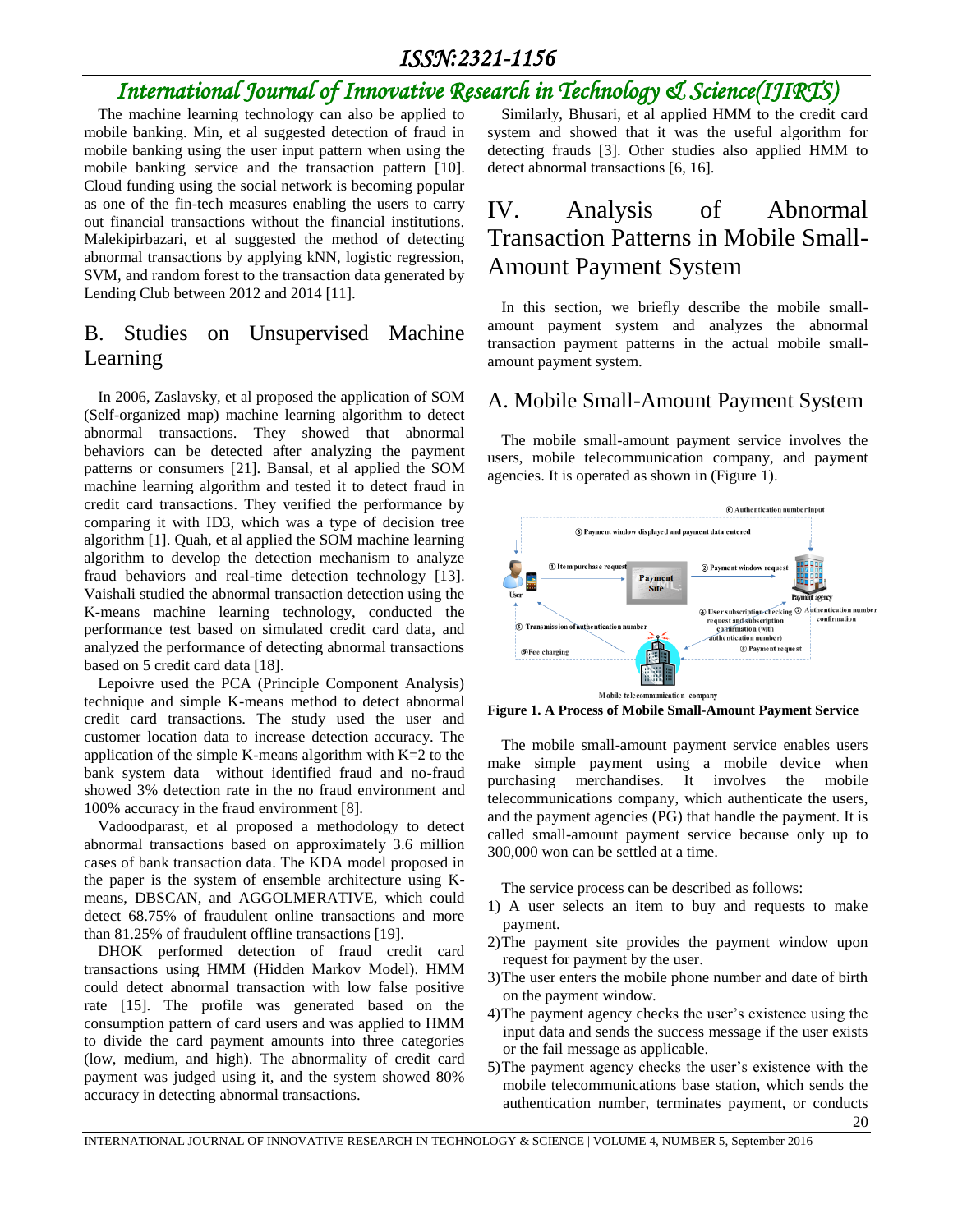additional authentication according to the received message.

- ① The authentication number is transmitted if the success message is received from the mobile telecommunications company and the fraud detection system of the payment agency indicates normal transaction.
- ② The service is terminated if the fraud detection system of the payment agency indicates abnormal transaction even when the success message was received from the mobile telecommunications company.
- ③ If fraud is suspected even when the success message was received from the mobile telecommunications company, and the fraud detection system of the payment agency indicates normal transaction, additional ARS authentication using voice is conducted.
- 6) The user inputs the received authentication number on the payment window.
- 7) The payment agency checks if the number issued to the user is the same as the received authentication number.
- ① If they are the same, the payment agency requests set tlement to the mobile telecommunications company, which in turn adds the amount to the next mobile fee bill.
- ② If they are not the same, the payment is not settled. The mobile small-amount payment service enables users to make simple payment using a mobile device when purchasing merchandises. It involves the mobile telecommunications company that authenticate the users and the payment agencies (PG) that handle the payment.

#### B. Analysis of Abnormal Transaction Patterns

To develop the ideal abnormal transaction detection system, we analyze the consumption patterns based on actual payment data. The data consist of more than 6 million payment data of payment agency A during the period 2013~2014 when there were many smishing attacks involving small-amount payment. The analysis of normal transactions and fraudulent transactions showed different patterns of transaction time, transaction date, transaction amount, cancellation, cancellation time, cancellation date, sales type, and difference between authentication time and transaction time.

- Transaction date: Many normal transactions occur on Monday ~ Wednesday, whereas many fraudulent transactions occur during weekends.
- Transaction time: In the case of normal transaction, 5% transaction rate occurred at 14:00~17:00, whereas 3~4% higher fraudulent transactions than normal data occurred at the same time.
- **Transaction amount:** The amount of less than 10,000 won accounted for 44% in the case of normal transactions, whereas the portion of 50,000 won was highest at 36% in the case of fraudulent transactions.
- Cancellation: The cancellation rate was 4.2% in the case of normal transactions but was 3.11 times higher at 13.08% in the case of fraudulent transactions.
- **Cancellation date**: Most cancellations occurred on Tuesday (21%) in the case of normal transactions and on Friday (48%) in the case of fraudulent transactions.
- **Cancellation time**: Most cancellations occurred at 16~19 o'clock (7%) in the case of normal transactions and at  $16~21$  o'clock  $(11%)$  in the case of fraudulent transactions.
- Sales type: The ratio of digital to physical object is 1:1 in the case of normal transactions but is 8:2 in the case of fraudulent transactions.
- **Difference between authentication time and transaction time**: The 10~20 sec. section was the largest at 20% in the case of normal transactions, whereas the 20~30 sec. section was the largest at 29% in the case of fraudulent transactions.

### V. Proposal and Result

In this section, we suggest an approach for applying machine learning method in financial sector. Then, we propose the machine learning algorithms that can be applied to detect abnormal transaction in the mobile small-amount payment system. Then, we show the result of test applying the decision tree algorithm among existing fraud detection technologies.

#### A. Approach of Machine Learning Algorithm

As described in Section 3 on the trend of fraud detection, the following technologies are widely used for the detection of abnormal transactions in the financial sector:

- **Studies on supervised learning**: The algorithms generally used in studies on supervised learningbased detection of abnormal transactions are logistic regression, decision tree, random forest, and support vector machine. The decision tree algorithm offers high degree of understanding from the viewpoint of application of detection technology since the detection logic can be visualized. The support vector machine (SVM) offers high accuracy in categorization because of its structural feature of selecting the optimized standard to categorize the given data accurately.
- **Studies on unsupervised learning**: The algorithms generally used in studies on unsupervised learning-

A STUDY ON FINANCIAL FRAUD DETECTION METH-OD USING MACHINE LEARNING IN MOBILE SMALL-AMOUNT PAYMENT SERVICE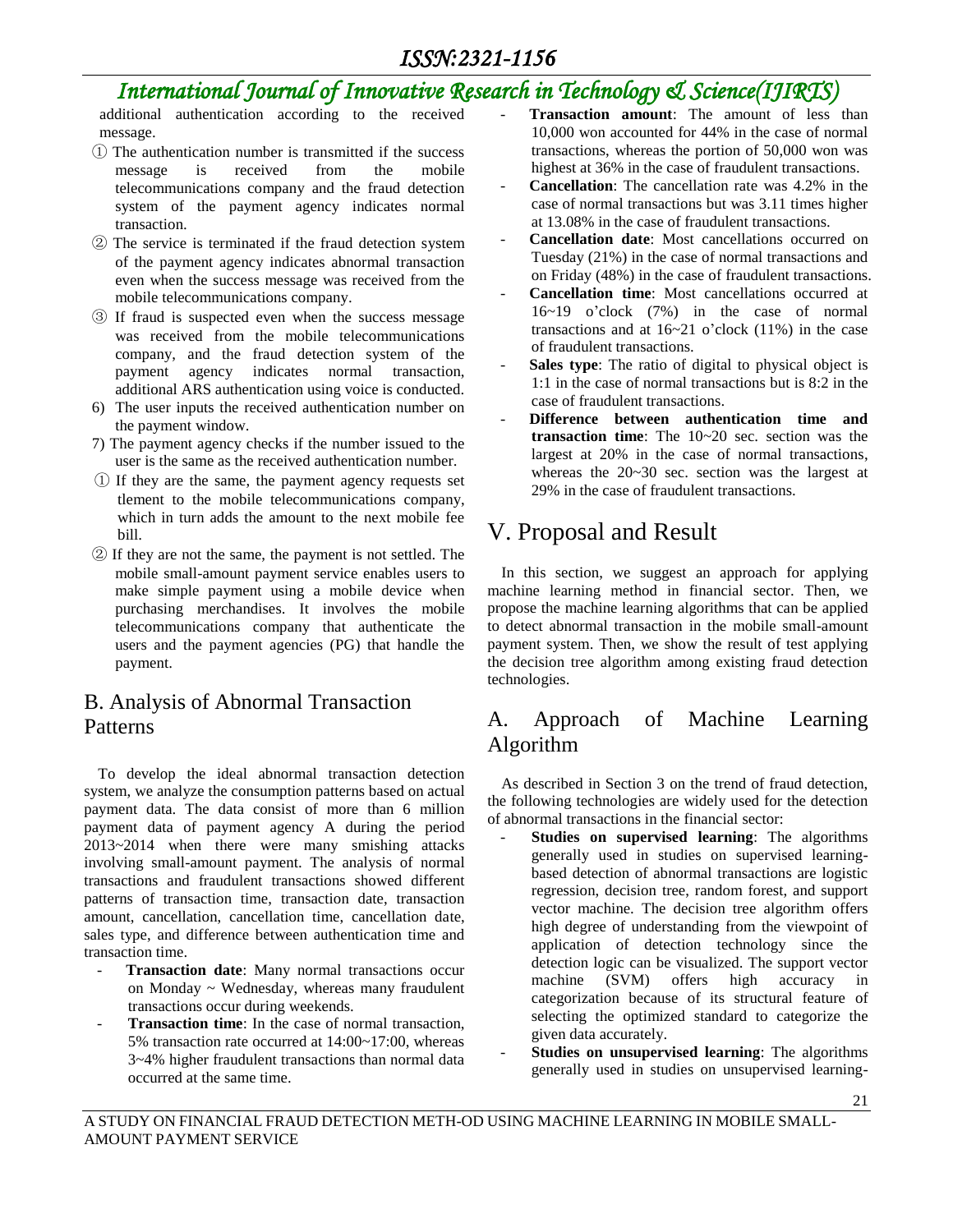based detection of abnormal transactions are SOM and K-means. The K-means algorithm categorizes the input data according to the K value setting. To separate normal transactions and fraudulent transactions, K=2 will be set for grouping.

As such, algorithms generally used for each method exist, and one or more algorithms can be applied in the development of systems to detect abnormal transactions. Since the development processes involve the analysis of actual data, selection of algorithm, and selection of features, acquiring the data and analyzing them are considered the most important part.

#### B. The result

Considering the above mentioned in Section 5.A, we select the decision tree algorithm among machine learning algorithms. Then, we test a performance of the system with 5,000 actual mobile small-amount payment data and showed 86% sensitivity in detecting abnormal transactions.

**Test overview:** This test deduced two field values (payment amount and country of payment) based on 8 fields including the authentication request time, day of week, date, and tele-communication company out of 21 smallamount payment data and used them to configure the features and applied the decision tree algorithm based on the values.

#### **Testing environment:**

- **- Payment data:** 5,000 small-amount payment transactions in 2013~2014 (4,000 normal transactions and 1,000 abnormal transactions)
- **- Operation System:** Windows 7(64-bit) with weka 3.6(java version)
- **Test result**: The system detected 864 cases of 1,000 abnormal transactions, indicating sensitivity value of 86%.

This study is significant since it is the first case of applying the machine learning algorithm to the mobile small-amount payment system. Further studies in this area are needed.

# VI. Conclusion

In this paper, we reviewed the trend of studies of machine learning-based fraud detection technology, analyzed patterns of abnormal transactions in actual mobile small-amount payment system, and proposed the machine learning technology that can be applied to the small-amount payment system. The test result of applying the decision tree machine learning algorithm in mobile small-amount payment data showed 86% detection of abnormal payment transactions. Considering the fact that there are few studies applying machine learning technology to the mobile small-amount

payment system, this study is significant since it shows the possible direction for future studies.

### Acknowledgments

This work was supported by Institute for Information & communications Technology Promotion(IITP) grant funded by the Korea government(MSIP) (No.R0132-16-1004, Development of Profiling-based Techniques for Detecting and Preventing Mobile Billing Fraud Attacks)

#### References

- [1] Mitali Bansal and Suman, Credit Card Fraud Detection Using Self Organised Map, International Journal of information & Computation Technology, ISSN 0974- 2239 Volume 4, Number(2014), pp. 1343-1348, 2014.
- [2] Siddhartha Bhattacharyyaa, Sanjeev Jhab, Kurian Tharakunnelc, J. Christopher, "Data Mining for Credit Card Fraud: A Comparative Study," Decision Support System, Vol. 50, No. 3, pp. 602-613, Feb. 2011.
- [3] V. Bhusari, S. Patill, "Study of Hidden Markov Model in Credit Card Fraudulent Detection," International Journal of Computer Applications, Vol. 20, No. 5, Apr. 2011.
- [4] Manoel Fernando Alonso Gadi, Xidi Wang, Alair Pereira do Lago, "Credit Card Fraud Detection with Artificial Immune System," Artificial Immune Systems, pp. 119-131, 2008.
- [5] V.R. Ganji, S.N.P. Mannem, "Credit Card Fraud Detection using Anti-k Nearest Neighbour Algorithm," International Journal on Computer Science and Engineering, Vol. 4, No. 6, pp. 1035-1039, Jan. 2012.
- [6] Ashphak Khan, Tejpal Singh, Amit Sinhal, "Implement Credit Card Fraudulent Detection System using Observation Probabilistic in Hidden Markov Model," Nirma University International Conference on IEEE, pp. 1-6, Dec. 2012.
- [7] Ganesh Kumar.Nune and P.Vasanth Sena, "Novel Artificial Neural Networks and Logistic Approach for Detecting Credit Card Deceit," International Journal of Computer Science and Network Security, Vol. 15, No. 9, Sep. 2015.
- [8] Maria R. Lepoivre, Chloé O. Avanzini, Guillaume Bignon, Loïc Legendre, and Aristide K. Piwele, Credit card fraud Detection with unsupervised algorithms, Journal of Advances in Information Technology Vol. 7, No. 1, February 2016
- [9] Chengwei Liu, Yixiang Chan, Syed Hasnain Alam Kazmi, Hao Fu, "Financial Fraud Detection Model: Based on Random Forest," International Journal of Economics and Finance, Vol. 7, No. 7, pp. 178-188, 2015.